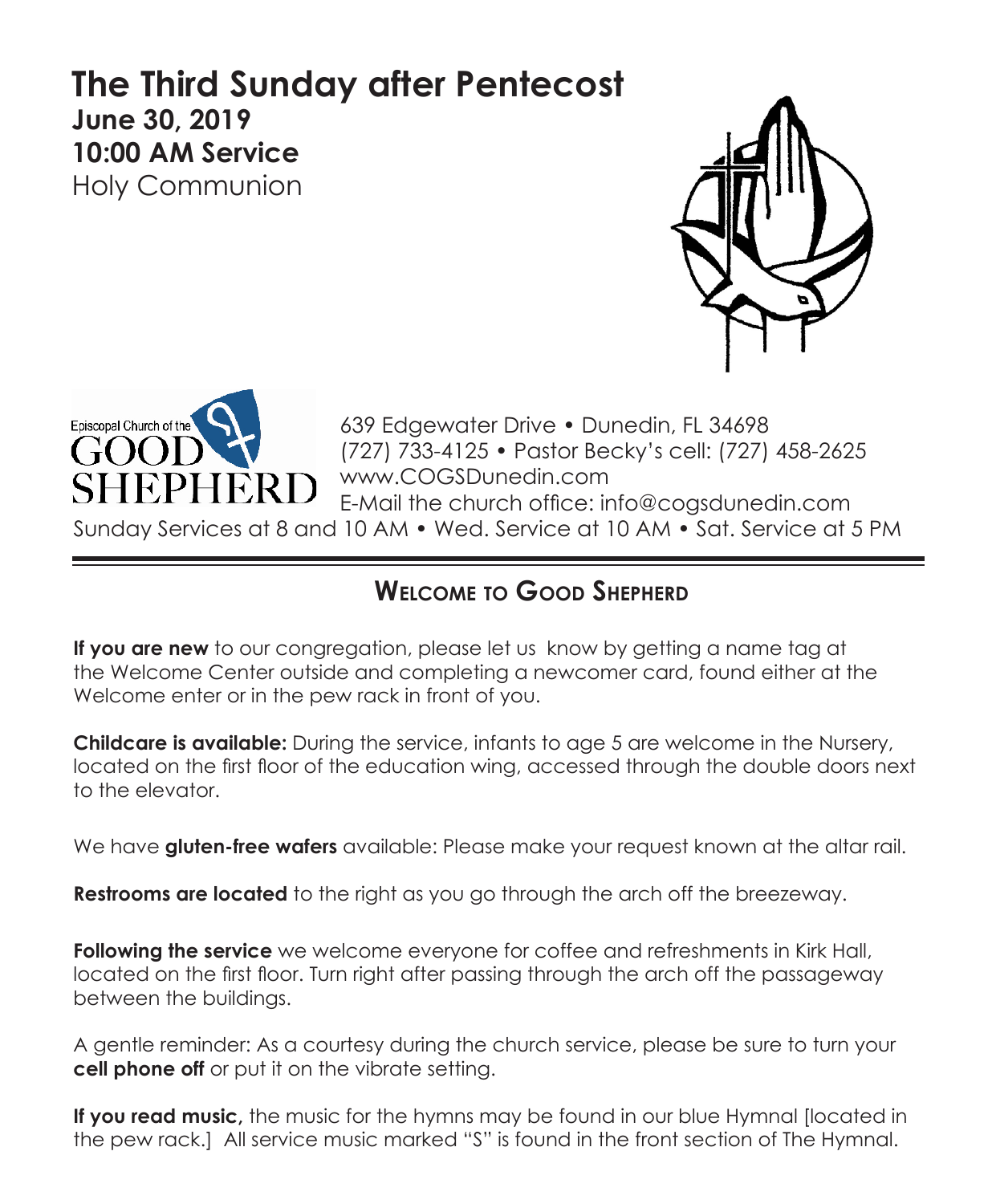## **Gathering for Worship**

*[During the Prelude, please prepare for worship by observing attentive silence.]*

**Prelude** *Rhosymedre* R. Vaughan Williams

*[Please stand when the chimes sound.]*

Symbols in the Bulletin:  $\mathbb D$  Priest,  $\mathbb D$  Deacon, **G** Congregation,  $\mathbb L$  Leader,  $\mathbb D$  Everyone.

**Gathering Hymn** *O God, Our help in Ages Past* 680. vs. 1–4

C *O God, our help in ages past, our hope for years to come, our shelter from the stormy blast, and our eternal home:*

*under the shadow of thy throne thy saints have dwelt secure; sufficient is thine arm alone, and our defense is sure.*

*Before the hills in order stood, or earth received her frame, from everlasting thou art God, to endless years the same.*

*A thousand ages in thy sight are like an evening gone; short as the watch that ends the night before the rising sun.*

**Welcome, Announcements and Mission Moment**

*[Please be seated.]*

### **Acclamation**

*[Please stand.]*

- P Blessed be God: Father, Son, and Holy Spirit.
- C **And blessed be his kingdom, now and for ever. Amen.**

**Collect for Purity**

- P Let us pray together…
- C **Almighty God, to you all hearts are open, all desires known, and from you no secrets are hid: Cleanse the thoughts of our hearts by the inspiration of your Holy Spirit, that we may perfectly love you, and worthily magnify your holy Name; through Christ our Lord. Amen.**

**Hymn of Praise** *Praise to the Lord* 390, vs. 1,4

a *Praise to the Lord, the Almighty, the King of creation; O my soul, praise him, for he is thy health and salvation: join the great throng, psaltery, organ, and song, sounding in glad adoration.*

*Praise to the Lord! O let all that is in me adore him! All that hath life and breath come now with praises before him! Let the amen sound from his people again; gladly for ever adore him.*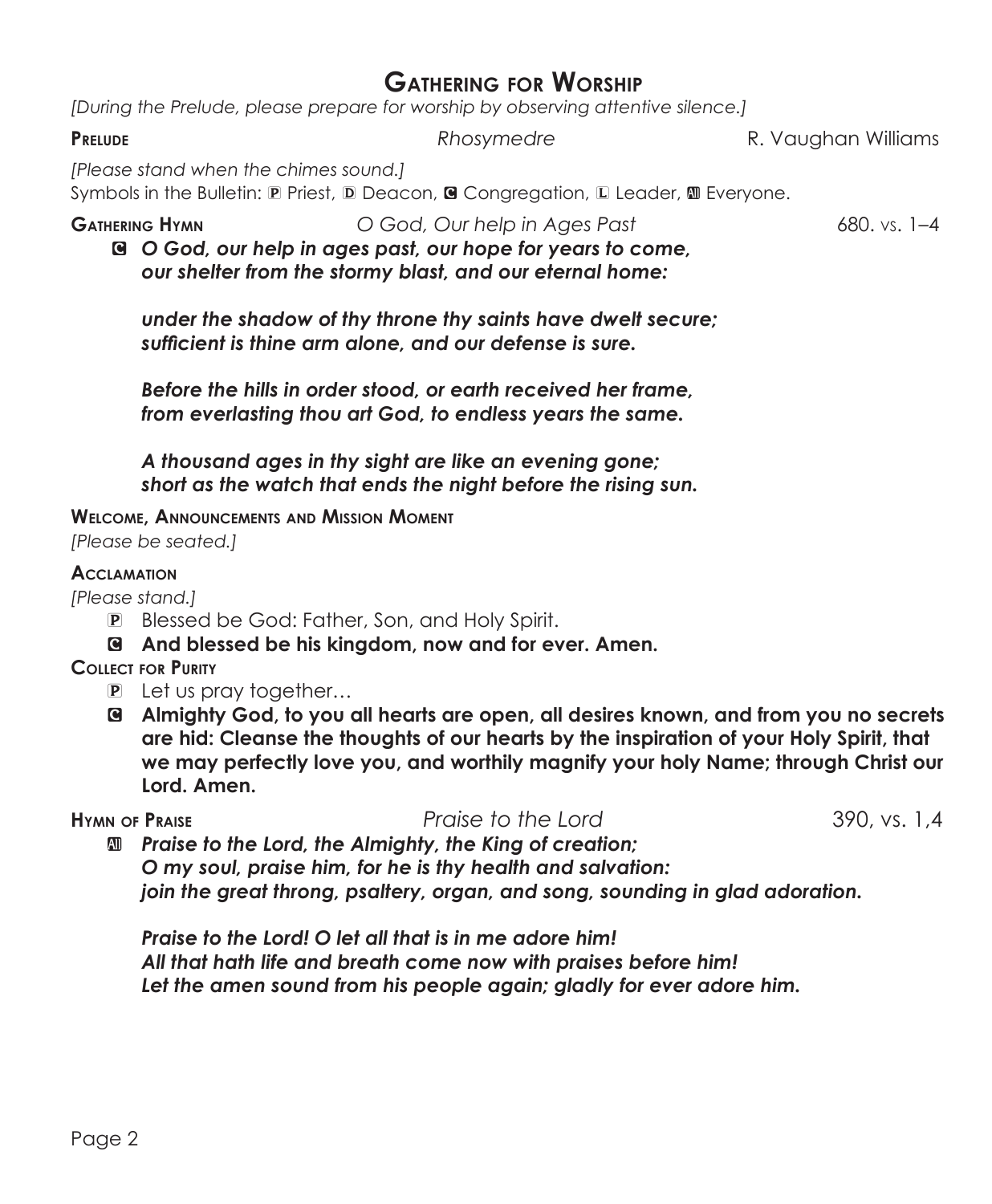### **Collect of the Day**

- P The Lord be with you.
- C **And also with you.**
- P Let us pray… Sovereign God, ruler of all hearts, you call us to obey you, and you favor us with true freedom. Keep us faithful to the ways of your Son, that, leaving behind all that hinders us, we may steadfastly follow your paths, through Jesus Christ, our Savior and Lord.
- C **Amen.**

# **Word of God**

**The Readings:** 1 Kings 19:15–16, 19–21 • Psalm 16 • Galatians 5:1, 13–25 • Luke 9:51–62 *[Please be seated.]*

The First Reading:

L *The First Reading is taken from 1 Kings, chapter 19…*

 The Lord said to him, "Go back through the desert to Damascus and anoint Hazael as king of Aram. Also anoint Jehu as king of Israel; and anoint Elisha to succeed you as prophet.

 So Elijah departed from there and found Elisha. He was plowing with twelve yoke of oxen before him. Elisha was with the twelfth yoke. Elijah met up with him and threw his coat on him. Elisha immediately left the oxen and ran after Elijah. "Let me kiss my father and my mother," Elisha said, "then I will follow you."

 Elijah replied, "Go! I'm not holding you back!" Elisha turned back from following Elijah, took the pair of oxen, and slaughtered them. Then with equipment from the oxen, Elisha boiled the meat, gave it to the people, and they ate it. Then he got up, followed Elijah, and served him.

- L The Word of the Lord.
- C **Thanks be to God.**

Metrical Psalm 16: [Tune: *On Jordan's Bank*]

*Protect me, God, my refuge sure; The good I have all comes from you. The godly people are my joy, All those with noble hearts and true.*

*I bless the Lord who counsels me; My heart will help me understand. set the Lord before my face To be my guard at my right hand.*

*You show me, Lord, the path of life; Your presence fills my heart with joy. The pleasures found at your right hand Are those that time cannot destroy.*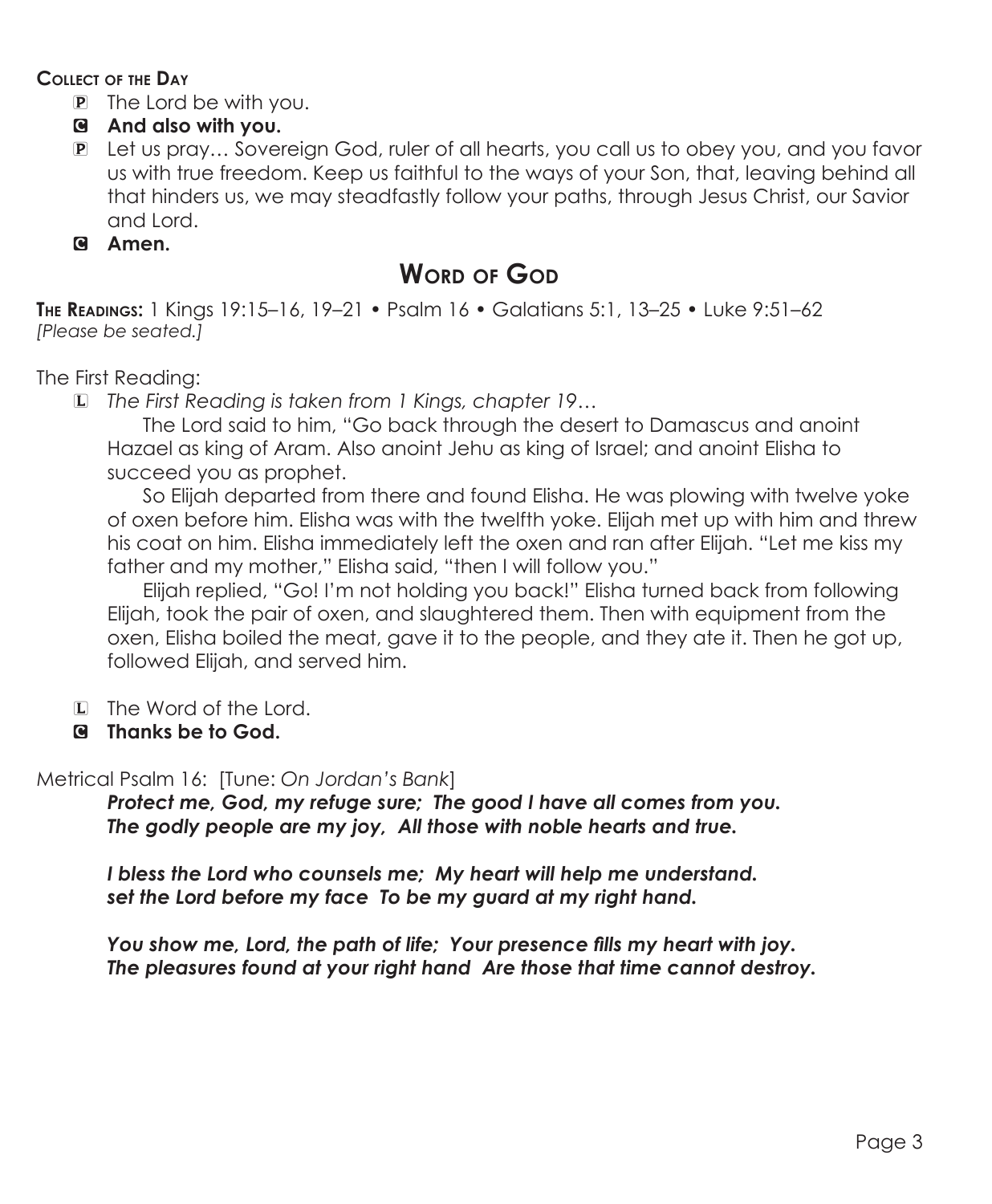The Second Reading:

L *The Second Reading is taken from Galatians, chapter 5…*

Christ has set us free for freedom. Therefore, stand firm and don't submit to the bondage of slavery again.

 You were called to freedom, brothers and sisters; only don't let this freedom be an opportunity to indulge your selfish impulses, but serve each other through love. All the Law has been fulfilled in a single statement: *Love your neighbor as yourself.* But if you bite and devour each other, be careful that you don't get eaten up by each other!

I say be guided by the Spirit and you won't carry out your selfish desires. A person's selfish desires are set against the Spirit, and the Spirit is set against one's selfish desires. They are opposed to each other, so you shouldn't do whatever you want to do. But if you are being led by the Spirit, you aren't under the Law. The actions that are produced by selfish motives are obvious, since they include sexual immorality, moral corruption, doing whatever feels good, idolatry, drug use and casting spells, hate, fighting, obsession, losing your temper, competitive opposition, conflict, selfishness, group rivalry, jealousy, drunkenness, partying, and other things like that. I warn you as I have already warned you, that those who do these kinds of things won't inherit God's kingdom.

 But the fruit of the Spirit is love, joy, peace, patience, kindness, goodness, faithfulness, gentleness, and self-control. There is no law against things like this. Those who belong to Christ Jesus have crucified the self with its passions and its desires.

If we live by the Spirit, let's follow the Spirit.

- L The Word of the Lord.
- C **Thanks be to God.**

### **Acclamation** *Gospel Acclamation*

*[Please stand.]*

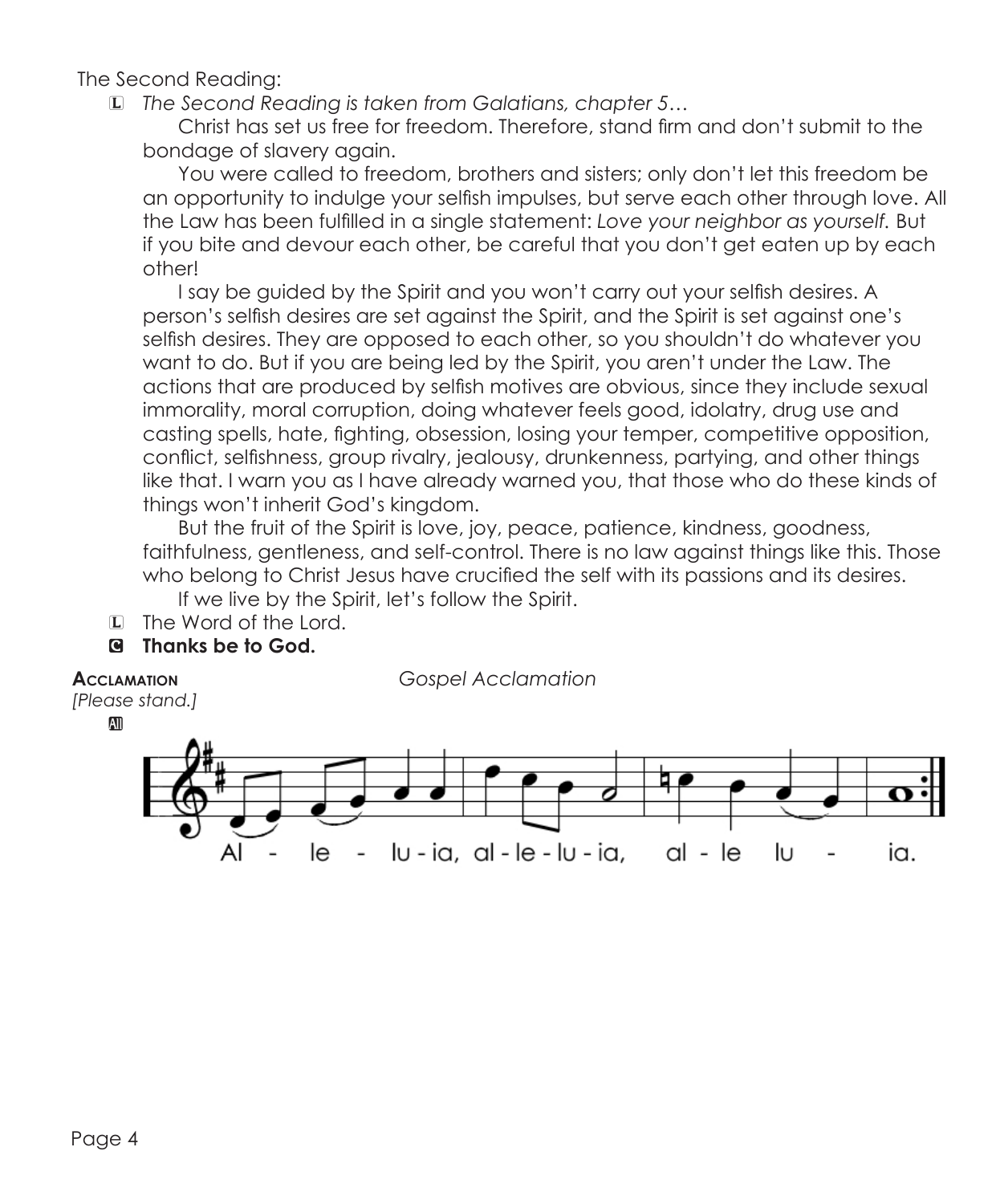The Gospel:

- D The Holy Gospel of our Lord Jesus Christ according to Luke.
- C **Glory to you, Lord Christ.**
- D As the time approached when Jesus was to be taken up into heaven, he determined to go to Jerusalem. He sent messengers on ahead of him. Along the way, they entered a Samaritan village to prepare for his arrival, but the Samaritan villagers refused to welcome him because he was determined to go to Jerusalem. When the disciples James and John saw this, they said, "Lord, do you want us to call fire down from heaven to consume them?" But Jesus turned and spoke sternly to them, and they went on to another village.

 As Jesus and his disciples traveled along the road, someone said to him, "I will follow you wherever you go."

Jesus replied, "Foxes have dens and the birds in the sky have nests, but the Human One has no place to lay his head."

Then Jesus said to someone else, "Follow me."

He replied, "Lord, first let me go and bury my father."

 Jesus said to him, "Let the dead bury their own dead. But you go and spread the news of God's kingdom."

Someone else said to Jesus, "I will follow you, Lord, but first let me say good-bye to those in my house."

Jesus said to him, "No one who puts a hand on the plow and looks back is fit for God's kingdom."

- D The Gospel of the Lord.
- C **Praise to you, Lord Christ.**

**SERMON** Becky Robbins-Penniman

*[Please be seated.]*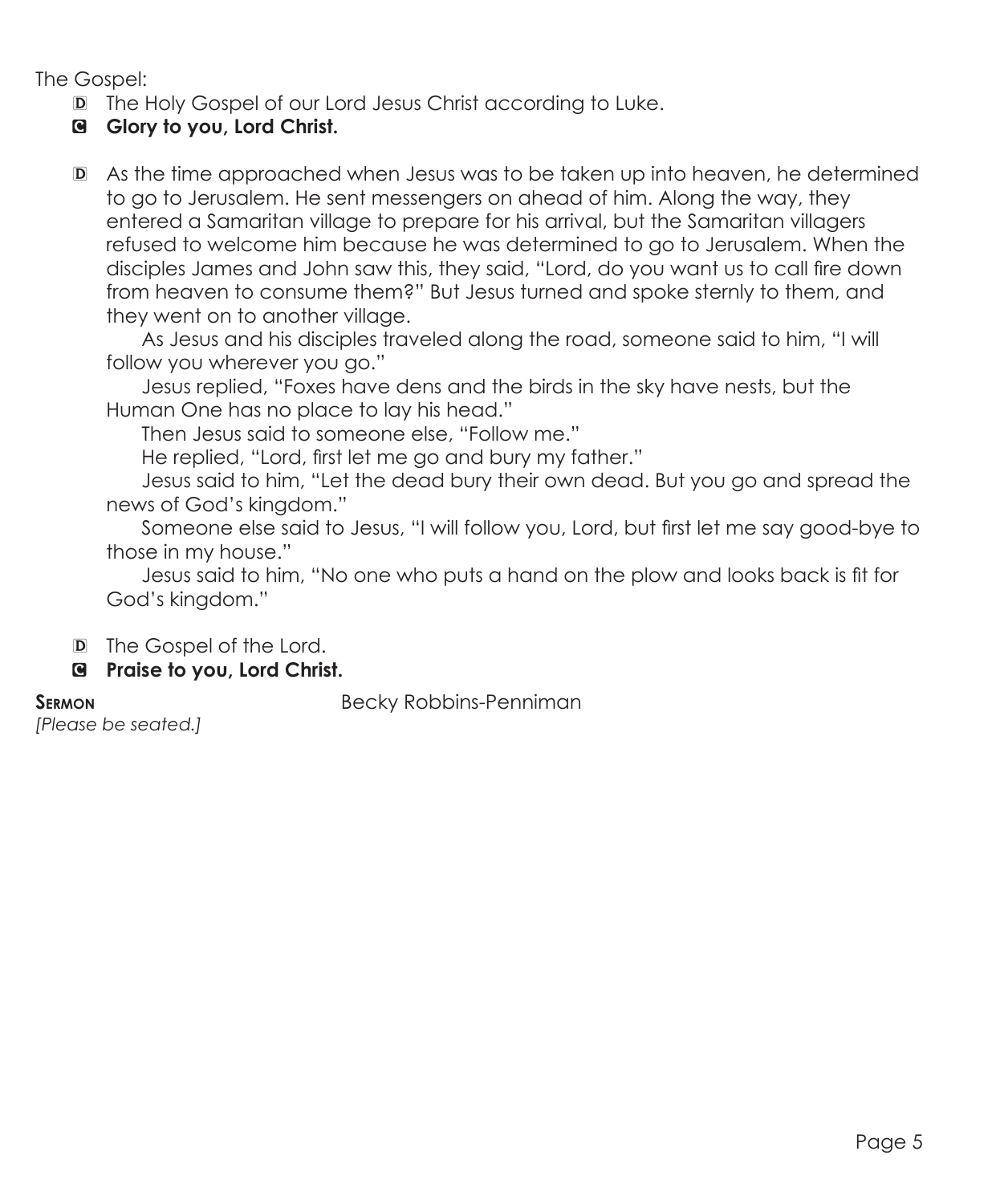# *[Please stand.]*

a *"Will you come and follow me if I but call your name? Will you go where you don't know and never be the same? Will you let my love be shown; will you let my name be known; will you let my life be grown in you and you in me?"*

*"Will you leave yourself behind if I but call your name? Will you care for cruel and kind and never be the same? Will you risk the hostile stare should your life attract or scare? Will you let me answer prayer in you and you in me?"*

*"Will you love the 'you' you hide if I but call your name? Will you quell the fear inside and never be the same? Will you use the faith you've found to reshape the world around, through my sight and touch and sound in you and you in me?"*

*Lord, your summons echoes true when you but call my name. Let me turn and follow you and never be the same. In your company I'll go where your love and footsteps show. Thus I'll move and live and grow in you and you in me.*

### **The Nicene Creed**

a **We believe in one God, the Father, the Almighty, maker of heaven and earth, of all that is, seen and unseen.**

 **We believe in one Lord, Jesus Christ, the only Son of God, eternally begotten of the Father, God from God, Light from Light, true God from true God, begotten, not made, of one Being with the Father. Through him all things were made. For us and for our salvation he came down from heaven: by the power of the Holy Spirit he became incarnate from the Virgin Mary, and was made man. For our sake he was crucified under Pontius Pilate; he suffered death and was buried. On the third day he rose again in accordance with the Scriptures; he ascended into heaven and is seated at the right hand of the Father. He will come again in glory to judge the living and the dead, and his kingdom will have no end.**

 **We believe in the Holy Spirit, the Lord, the giver of life, who proceeds from the Father and the Son. With the Father and the Son he is worshiped and glorified. He has spoken through the Prophets. We believe in one holy catholic and apostolic Church. We acknowledge one baptism for the forgiveness of sins. We look for the resurrection of the dead, and the life of the world to come. Amen.**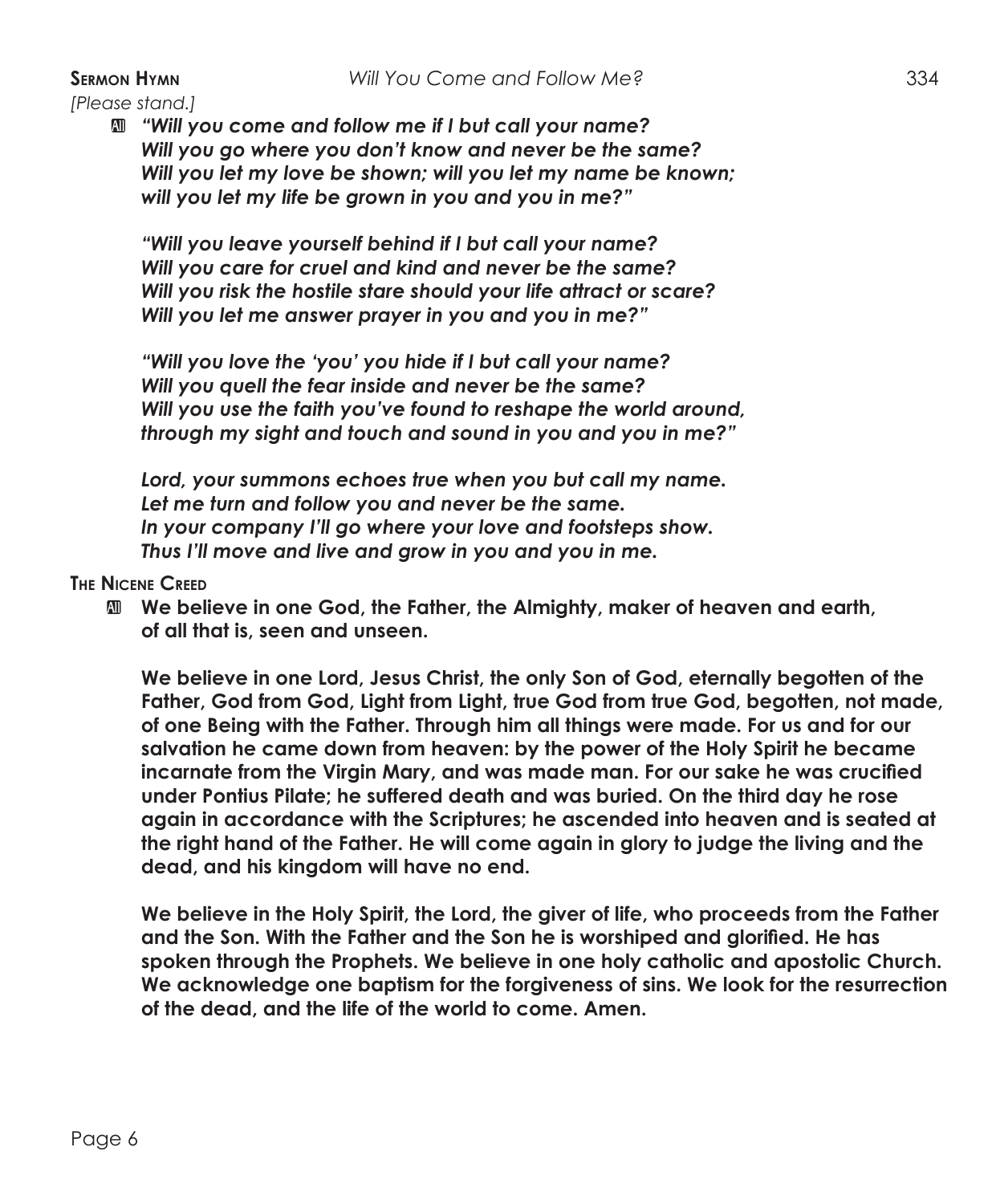### **Prayers of the People**

*[Please stand, kneel, or sit, as you choose.]*

- D Heavenly Father, you have promised to hear when we pray in the name of your Son. Therefore, in confidence and trust we pray for the Church.
- L Father, enliven the Church for its mission,
- C **that we may be salt of the earth and light to the world.**
- L Breathe fresh life into your people.
- C **Give us power to reveal Christ in word and action.**
- L We pray for the world: we pray for our elected leaders, and implore that you will lead us and every nation into the ways of justice and peace. God of truth, inspire with your wisdom those whose decisions affect the lives of others
- C **that all may act with integrity and courage.**
- L Give grace to all whose lives are linked with ours.
- C **May we serve Christ in one another, and love as he loves us.**
- L We pray for the community, especially those listed in the weekly bulletin, and for those in need, especially … [*add names from notebook*] and those we now name aloud or in our hearts [*leave time…*]. God of hope, comfort and restore all who suffer in body, mind or spirit, and make us willing agents of your compassion.
- C **Strengthen us as we share in making people whole, that all may know the power of your healing love.**
- L We give you thanks for all the blessings of this life, especially the flowers given today by Rhiannon Sharpe in honor of the 34th wedding anniversary of Brian and Cheryl Sharpe, and for the blessings that we now name silently or aloud. [*Leave time…*] Awaken in us a sense of wonder for the earth and all that is in it.
- C **Teach us to care creatively for its resources.**
- L We remember those who have died and those who mourn especially… [*add names from notebook*]. We remember with thanksgiving those near to us whose absence still leaves a hole in our hearts; I invite you to say their names, silently or aloud [*leave time …*]. We pray for all who have died in the faith of Christ, and those whose faith is known to you alone.
- C **Father, into your hands we commend them.**
- L Lord, you have called us to serve you. We pray for ourselves and our ministries.
- C **Grant that we may walk in your presence: your love in our hearts, your truth in our minds, your strength in our wills, until, at the end of our journey, we know the joy of our homecoming and the welcome of your embrace, through Jesus Christ our Lord. Amen.**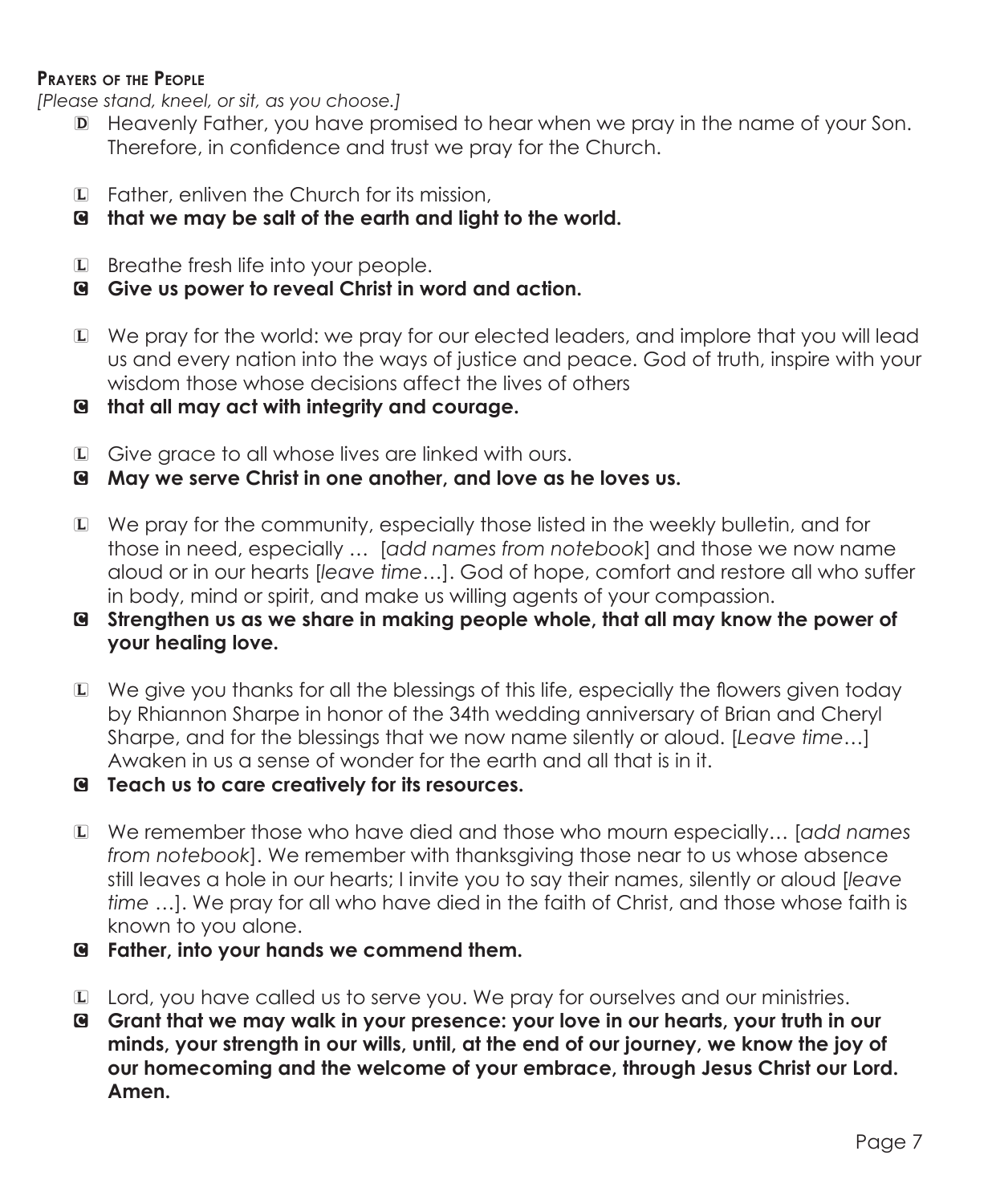### **Confession and Absolution**

*[Please stand or kneel, as you choose.]*

- D Let us confess our sins to our loving creator. [*Silence is kept.*] God of all mercy,…
- C **we confess that we have sinned against you, opposing your will in our lives. We have denied your goodness in each other, in ourselves, and in the world you have created. We repent of the evil that enslaves us, the evil we have done, and the evil done on our behalf. Forgive, restore, and strengthen us through our Savior Jesus Christ, that we may abide in your love and serve only your will. Amen.**
- P Almighty God have mercy on you, forgive you all your sins through our Lord Jesus Christ, strengthen you in all goodness, and by the power of the Holy Spirit keep you in eternal life.
- **M** Amen.

### **Prayers and Blessings**

[Those celebrating birthdays, anniversaries or special occasions may receive an individual blessing.]

Thanksgiving for the 20th anniversary of the Rev. Ann Chaplin's ordination to the Priesthood.

### **Children's Message**

### **The Greeting of Peace**

*[Please stand.]*

- P The peace of the Lord be always with you.
- C **And also with you.** (*All may greet one another in the name of the Lord.*)

# **The Holy Communion**

### **Offertory Sentence**

D I appeal to you, brethren, by the mercies of God, to present yourselves as a living sacrifice, holy and acceptable to God, which is your spiritual worship. Bring your tithes, gifts and offerings with a heart full of gladness.

**OFFERTORY Spiritual Guide My Feet** Spiritual **Spiritual** Spiritual **Spiritual** Spiritual Spiritual Spiritual Spiritual Spiritual Spiritual Spiritual Spiritual Spiritual Spiritual Spiritual Spiritual Spiritual Spiritua

*[Please be seated.]*

### **Presentation**

*[Please stand when the plates are given to the Deacon.]*

D We gladly present the fruits of our lives to the God who creates us, redeems us and sustains us. May we have the grace to use them to heal God's world.

**Presentation Hymn** *We Give Thee But Thine Own*

a *We give thee but thine own, whate'er the gift may be; all that we have is thine alone, a trust, O Lord, from thee.*

*May we thy bounties thus as stewards true receive, and gladly, as thou blessest us, to thee our first-fruits give.*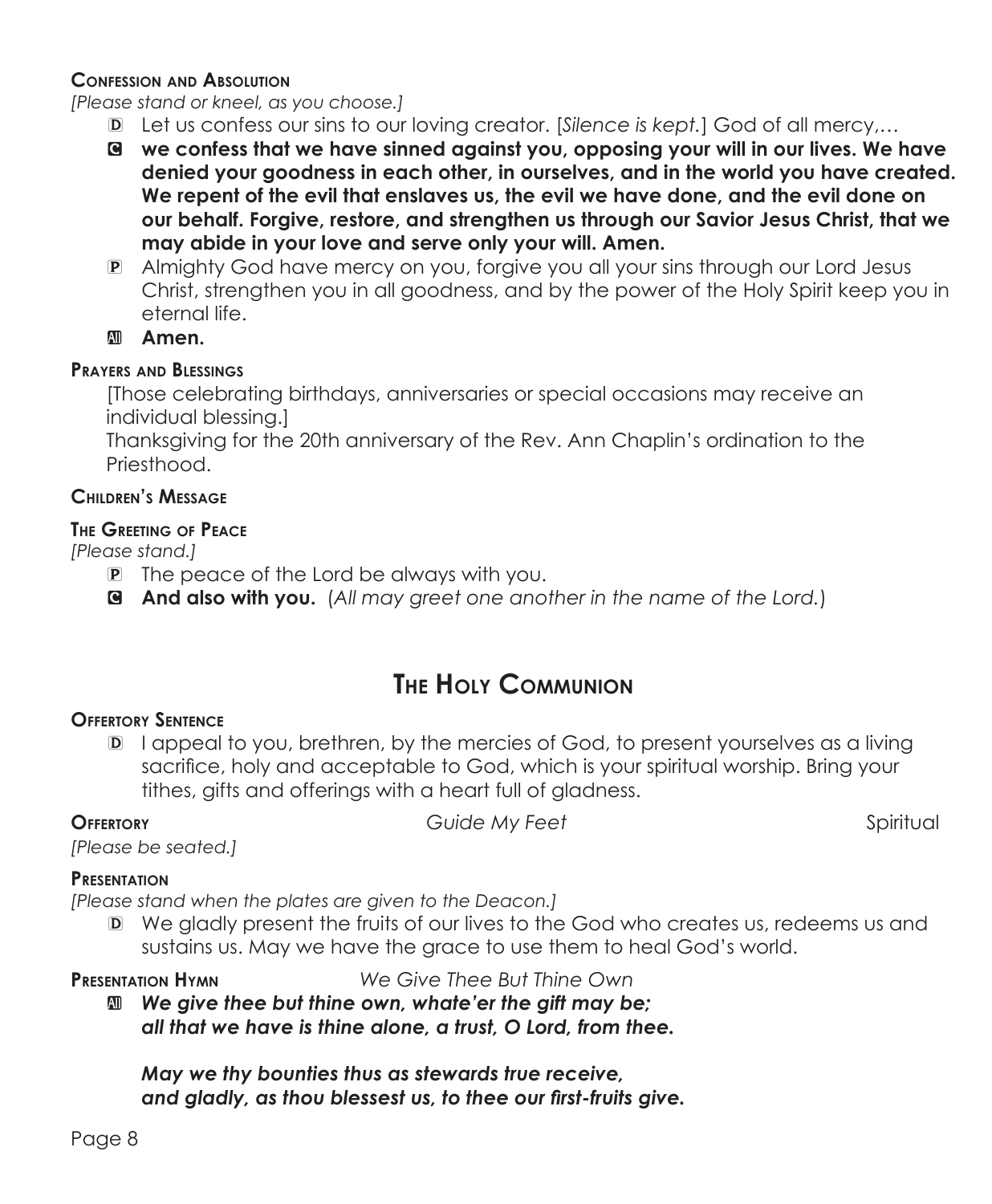**Eucharistic Prayer** [Enriching Our Worship 2]

- P The Lord be with you.
- C **And also with you**.
- P Lift up your hearts.
- C **We lift them to the Lord**.
- P Let us give thanks to the Lord our God.
- C **It is right to give our thanks and praise.**
- P We praise you and we bless you, holy and gracious God, source of life abundant. From before time you made ready the creation. Your Spirit moved over the deep and brought all things into being: sun, moon, and stars; earth, winds, and waters; and every living thing. Glory and honor and praise to you, holy and living God, for you are the source of light and life; you made us in your image, and called us to new life in Jesus Christ our Lord. And so this day we join with Saints and Angels in the chorus of praise that rings through eternity, lifting our voices to magnify you as we sing:

### **Sanctus** *Holy, Holy, Holy Lord* S125

*Holy, holy, holy Lord, God of power and might, heaven and earth are full of your glory. Hosanna in the highest. Hosanna in the highest. Blessed is he who comes in the name of the Lord. Hosanna in the highest. Hosanna in the highest.*

*[Please stand or kneel, as you choose.]*

P Time and again you called us to live in the fullness of your love. But we rebelled against you, and wandered far away; and yet, as a mother cares for her children, and as a father cherishes his family, you would not forget us. To deliver us from the power of sin and death and to reveal the riches of your grace, you looked with favor upon Mary, your willing servant, that she might conceive and bear a son, Jesus the holy child of God. Living among us, Jesus loved us. He broke bread with outcasts and sinners, healed the sick, and proclaimed good news to the poor. He yearned to draw all the world to himself, yet we were heedless of his call to walk in love. Then, the time came for him to complete upon the cross the sacrifice of his life, and to be glorified by you.

 On the night before he died for us, Jesus was at table with his friends. He took bread, gave thanks to you, broke it, and gave it to them, and said: "Take, eat: This is my Body, which is given for you. Do this for the remembrance of me."

 As supper was ending, Jesus took the cup of wine. Again, he gave thanks to you, gave it to them, and said: "Drink this, all of you: This is my Blood of the new Covenant, which is poured out for you and for all for the forgiveness of sins. Whenever you drink it, do this for the remembrance of me."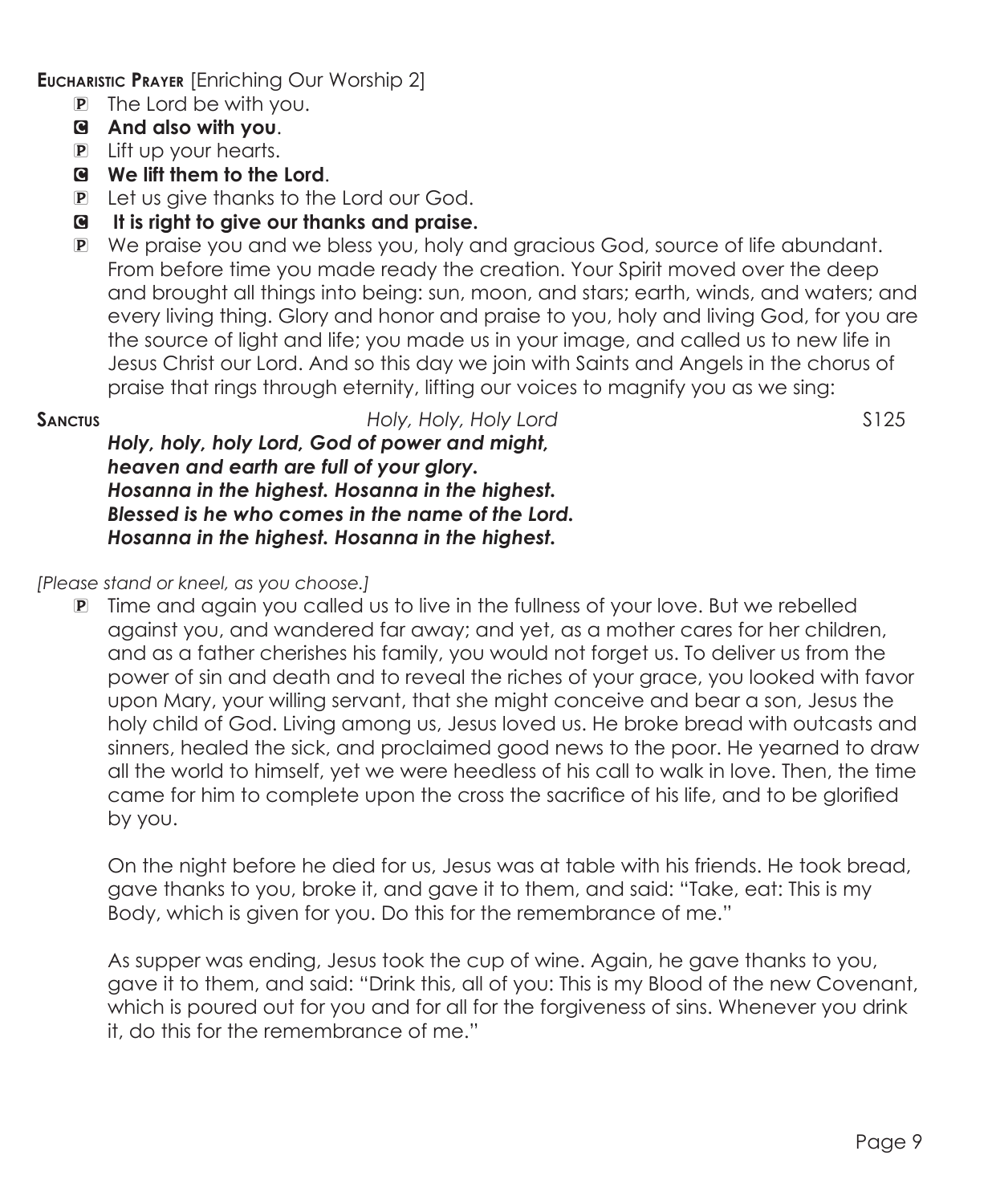- a **Now gathered at your table, O God of all creation, and remembering Christ, crucified and risen, who was and is and is to come, we offer to you our gifts of bread and wine, and ourselves, a living sacrifice. Pour out your Spirit upon these gifts that they may be the Body and Blood of Christ. Breathe your Spirit over the whole earth and make us your new creation, the Body of Christ given for the world you have made. In the fullness of time bring us, with all your saints, from every tribe and language and people and nation, to feast at the banquet prepared from the foundation of the world.**
- P Through Christ and with Christ and in Christ, in the unity of the Holy Spirit, to you be honor, glory, and praise, for ever and ever.

### **Amen** *Amen* S147

### a *Amen. Amen. Amen.*

P And now as our Savior Christ has taught us, we are bold to say,

### **The Lord's Prayer**

a **Our Father, who art in heaven, hallowed be thy Name, thy kingdom come, thy will be done, on earth as it is in heaven. Give us this day our daily bread. And forgive us our trespasses, as we forgive those who trespass against us. And lead us not into temptation, but deliver us from evil. For thine is the kingdom, and the power, and the glory, for ever and ever. Amen.**

### **The Breaking of the Bread**

- P Bread and Wine: God's holy gifts for God's holy people.
- C **May we who share these gifts be found in Christ and Christ in us.**
- P The Gifts of God for the People of God. Take them in remembrance that Christ died for you, and feed on him in your hearts by faith, with thanksgiving.

*[You may be seated. All are welcome at the Lord's Table. Please follow the directions of the usher, who*  will let you know when it's your turn to go to the altar rail. You may stand or kneel. To receive, hold your *hands in front of you, one palm over the other. The priest will place a wafer there. You may either consume it immediately, and then sip from the cup of wine when it comes to you, or, you may wait and dip the wafer into the wine. When you are finished, please return to your seat by the side aisle.]*

**Our Prayer Team will be in the south narthex (at the back of the church) during Holy Communion to pray with you for healing, guidance, a loved one, or anything else on your heart.** 

**Choir Hymn** *[Please remain seated.]*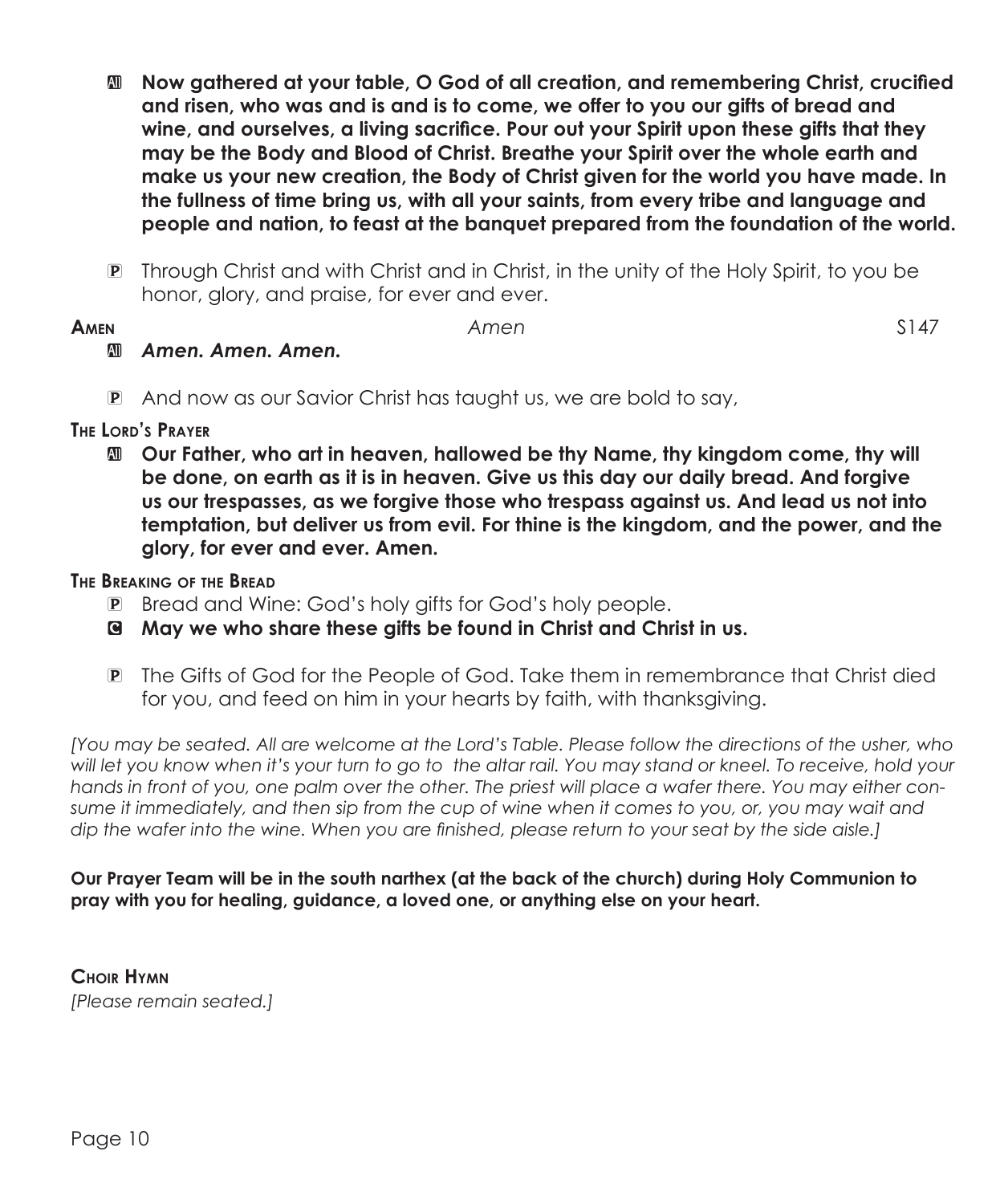*[Please repeat this chant until the musician stops playing the tune.]*

*Come, my Way, my Truth, my Life: such a way as gives us breath; such a truth as ends all strife; such a life as killeth death.*

*Come, my Light, my Feast, my Strength: such a light as shows a feast; such a feast as mends in length; such a strength as makes his guest.*

*Come, my Joy, my Love, my Heart: such a joy as none can move; such a love as none can part; such a heart as joys in love.* 

### **Post Communion Prayer**

*[Please stand or kneel, as you choose.]*

- P Let us pray…
- C **Loving God, we give you thanks for restoring us in your image and nourishing us with spiritual food in the Sacrament of Christ's Body and Blood. Now send us forth a people, forgiven, healed, renewed; that we may proclaim your love to the world and continue in the risen life of Christ our Savior. Amen.**

### **The Blessing**

*[Please stand.]*

- P Live without fear: your Creator has made you holy, has always protected you, and loves you unconditionally. Go in peace to follow the Way of Jesus, and as you journey, the blessing of God, Father, Son and Holy Spirit, be with you now and always.
- C **Amen.**

**Sending Hymn** *Here I Am, Lord*

a *"I, the Lord of sea and sky, I have heard my people cry. All who dwell in dark and sin my hand will save. I, who made the stars of night, I will make their darkness bright. Who will bear my light to them? Whom shall I send?"*

Refrain *Here I am, Lord. Is it I, Lord? I have heard you calling in the night. I will go, Lord, if you lead me. I will hold your people in my heart.*

*"I, the Lord of snow and rain, I have borne my people's pain.*

*I have wept for love of them. They turn away.*

*I will break their hearts of stone, give them hearts for love alone.*

*I* will speak my word to them. Whom shall I send?" Refrain

*"I, the Lord of wind and flame, I will tend the poor and lame. I will set a feast for them. My hand will save. Finest bread I will provide till their hearts be satisfied. I* will give my life to them. Whom shall I send?" Refrain